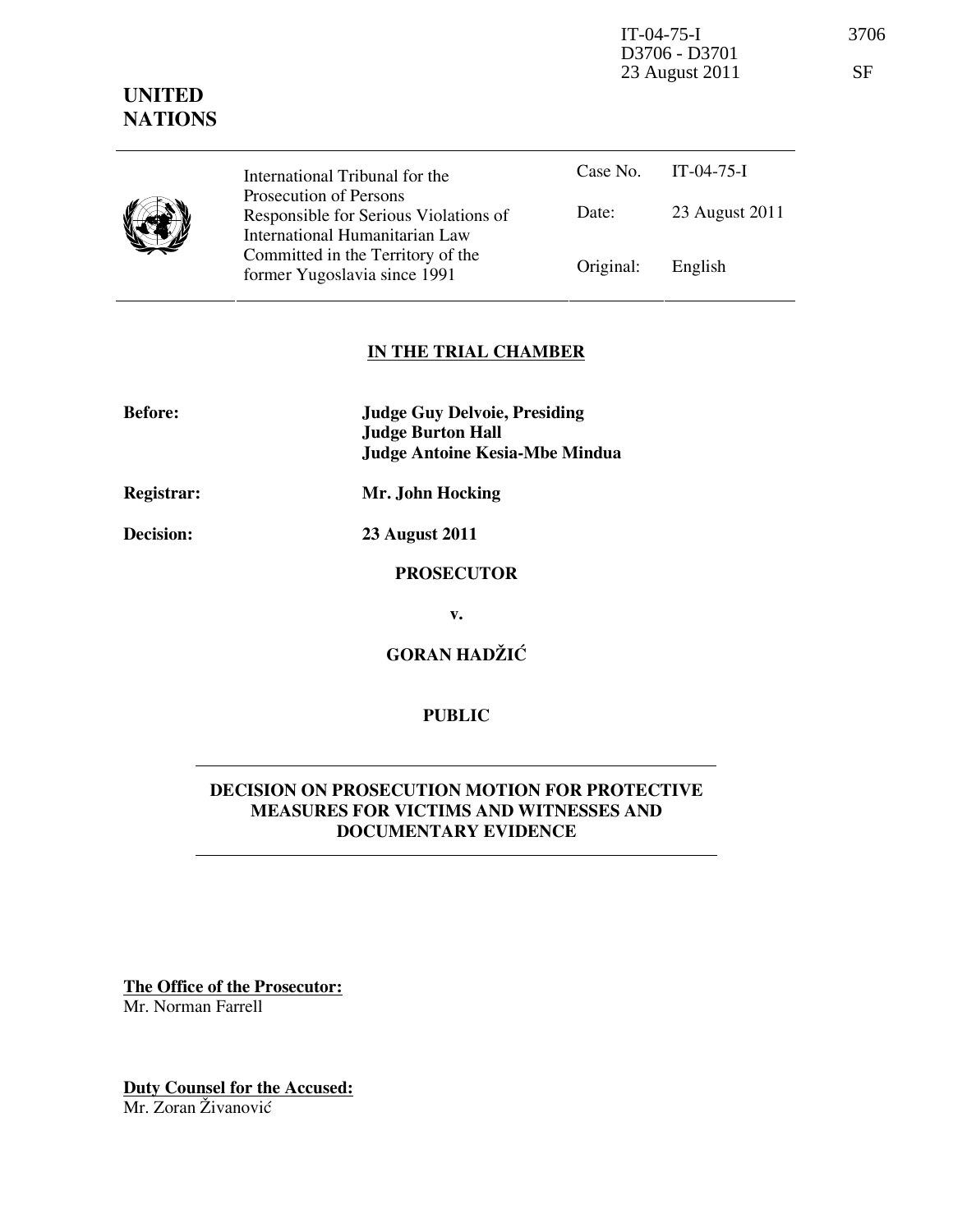1. THIS TRIAL CHAMBER of the International Tribunal for the Prosecution of Persons Responsible for Serious Violations of International Humanitarian Law Committed in the Territory of the former Yugoslavia since 1991 ("Tribunal") is seised of the "Prosecution's Motion for Protective Measures for Victims and Witnesses and Documentary Evidence", filed on 3 August 2011 ("Motion").<sup>1</sup>

# A. Submissions of the Parties

2. The Motion requests, pursuant to Articles 20 and 22 of the Statute of the Tribunal ("Statute") and Rules 53, 54, 70, 73, and 75 of the Rules of Procedure and Evidence of the Tribunal ("Rules"), various measures related to the restriction of disclosure to and by Goran Hadžić and his defence counsel ("Hadžić Defence") in the above-captioned proceeding. The requested measures fall into two categories: those prohibiting the Hadžić Defence from disclosing to the public any of the material provided to it by the Prosecution<sup>2</sup> and those allowing redactions from the material provided by the Prosecution any information contained within such documents that disclose the current whereabouts of protected witnesses.<sup>3</sup>

3. The Hadžić Defence did not respond to the Motion within the time limit prescribed under Rule 126 bis of the Rules.

### B. Applicable Law

4. The Chamber notes that Article 20(4) of the Statute requires that hearings shall be public unless the Trial Chamber decides to close the proceedings in accordance with its rules of procedure and evidence. Article 20(1) of the Statute requires the Chamber to ensure that proceedings are conducted with full respect for the rights of the accused and due regard for the protection of victims and witnesses.

5. Article 21(2) of the Statute provides that the accused is entitled to a fair and public hearing of the charges against him, subject to Article 22 of the Statute, which requires the Tribunal to provide in its rules of procedure and evidence for the protection of victims and witnesses, including, but not limited to, the conduct of in camera proceedings and the protection of the victim's identity.

6. Article 21(4)(b) of the Statute requires that the accused have adequate time and facilities for the preparation of his defence; and, Rule  $66(A)(i)$  of the Rules requires the Prosecution to disclose

 $\overline{a}$ 

<sup>&</sup>lt;sup>1</sup> Prosecutor v. Goran Hadžić, Case No. IT-04-75-I, Prosecution's Motion for Protective Measures for Victims and Witnesses and Documentary Evidence, 3 August 2011 ("Motion").

<sup>&</sup>lt;sup>2</sup> Motion, paras 2-3.

 $3$  Motion, para. 4.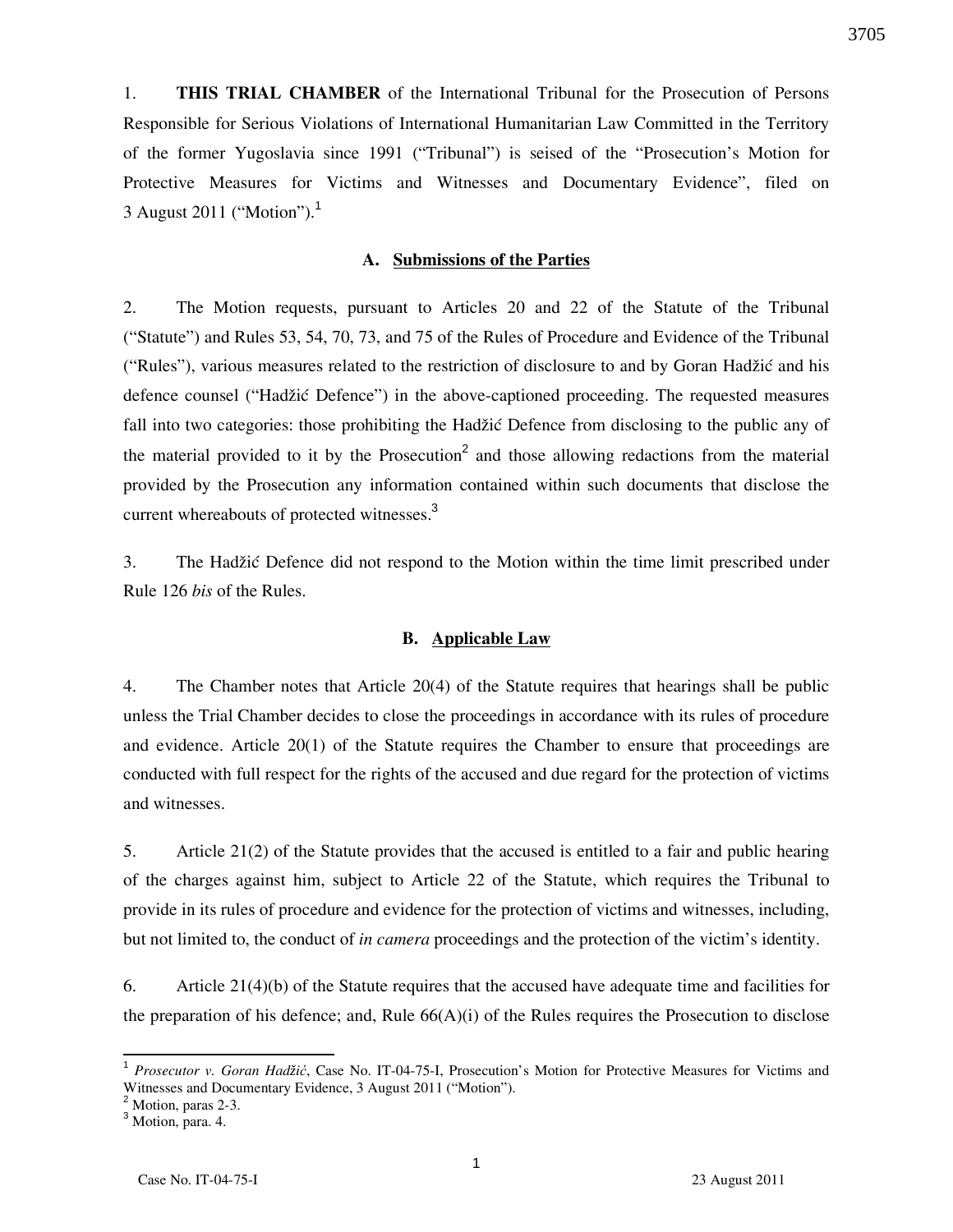to the accused, within thirty days of the initial appearance, copies of the supporting material that accompanied the indictment when confirmation was sought. However, this disclosure requirement is expressly subject to Rule 53 of the Rules—which provides that, "in exceptional circumstances" and where the interests of justice require, non-disclosure to the public may be ordered with respect to any document or information.

7. Rule 75(F) of the Rules provides that any protective measures ordered for victims or witnesses in prior proceedings before the Tribunal continue to have effect in these proceedings unless and until such measures are eventually rescinded, varied, or augmented.

8. According to Rule 70(B) of the Rules, if the Prosecutor is in possession of information that has been provided to the Prosecutor on a confidential basis and that has been used solely for the purpose of generating new evidence, that initial information and its origin shall not be disclosed by the Prosecutor without consent of the person or entity providing the initial information and shall in any event not be given in evidence without prior disclosure to the accused.

# C. Discussion

9. The Chamber finds that it is necessary for the Prosecution to withhold from the public any confidential material disclosed pursuant to Rule  $66(A)(i)$  of the Rules that may identify a witness for whom protective measures have previously been granted or for whom the Prosecution intends to apply for protective measures in the future.<sup>4</sup>

10. The Chamber also finds it appropriate to allow the Prosecution to withhold the whereabouts of witnesses and other such information from the Hadžić Defence. The Hadžić Defence may seek to contact witnesses through the Prosecution, whether or not they have been granted protective measures.<sup>5</sup>

11. The Chamber will order the Prosecution to disclose both a public/redacted version of the Rule  $66(A)(i)$  material and a confidential/unredacted version to the Hadžić Defence, so that it is known exactly what information is public and what information is confidential.

12. The Chamber, in due course, will set deadlines for the disclosure of material pursuant to Rule 66(A)(ii) of the Rules and any applications for protective measures in relation thereto.

 $\overline{a}$ 

<sup>4</sup> Prosecutor v. Radovan Karadžić, Case No. IT-95-5/18-PT, Decision on Prosecution Motion for Non-disclosure, 2 September 2008 ("Karadžić Decision"), para. 9; Prosecutor v. Stojan Župljanin, Case No. IT-99-36/2-PT, partly confidential and ex parte Decision on Prosecution's Motion for Protective Measures for Victims and Witnesses, 30 July 2008, para. 9; Prosecutor v. Ivan Čermak and Mladen Markač, Case No. IT-03-73-PT, Decision and Order on Prosecution's Motion for Protective Measures for Victims and Witnesses, 1 April 2004, pp. 2-3.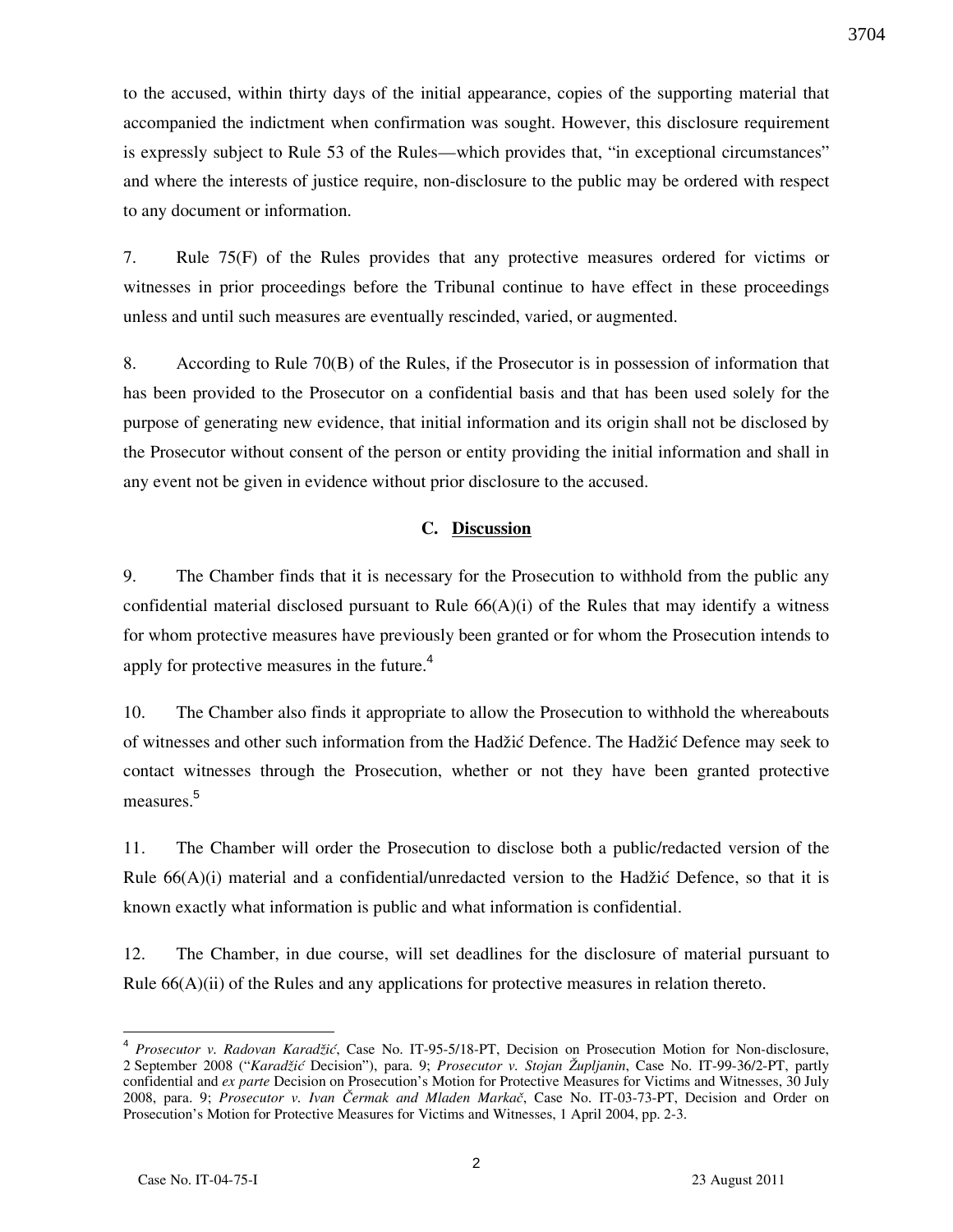13. Material subject to Rule 70 restrictions need not be disclosed until the Prosecution has received permission from the Rule 70 providers for such disclosure; and, the Chamber will order the Prosecution to inform the Chamber if any of the Rule  $66(A)(i)$  material is covered by Rule 70 restrictions.

# D. Disposition

14. Accordingly, the Trial Chamber, pursuant to Articles 20, 21, and 22 of the Statute and Rules 53, 54, 66, 69, and 70 of the Rules, hereby GRANTS the Motion, in part, and ORDERS as follows:

- a. The Prosecution shall, no later than Friday, 23 September 2011, disclose to the Hadžić Defence both a confidential/unredacted and public/redacted version of the supporting material that accompanied the indictment when confirmation was sought (including the names of victims, witnesses, or potential witnesses) and all prior statements obtained by the Prosecution from Goran Hadžić.
- b. As a general protective measure for the purpose of disclosure to the Hadžić Defence, the Prosecution may redact from the statements, affidavits, and formal statements of victims, witnesses, or potential witnesses:
	- i. any information that discloses, or might lead to the disclosure of, the current whereabouts of the maker of any such document and/or his or her family;
	- ii. any information contained within such documents that discloses, or might lead to disclosure of, the current whereabouts of individuals named within them who have made statements that the Prosecution has already disclosed or that it intends to disclose; and
	- iii. the personal identification number or passport number of victims, witnesses, or potential witnesses.
- c. If the Hadžić Defence is aware or becomes aware of the current whereabouts of a victim, witness, or potential witness identified by the Prosecution, this information shall not be disclosed to the public, except to the limited extent that such disclosure is directly and

3

 5 Prosecutor v. Ratko Mladić, Case No. IT-09-92-I, Decision on Prosecution Motion for Protective Measures for Victims and Witnesses and Documentary Evidence, 24 June 2011, paras 13-14; Karadžić Decision, para. 11.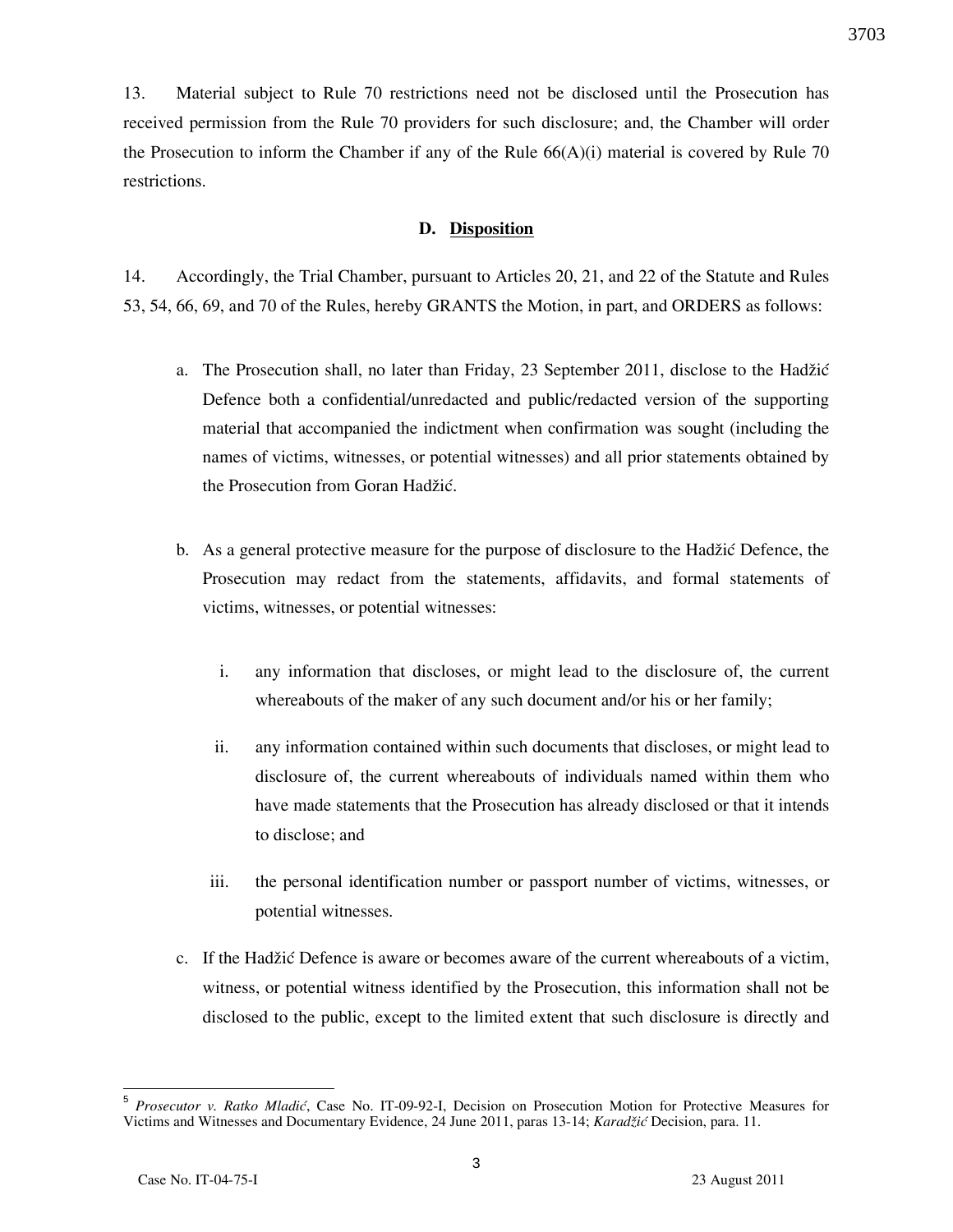specifically necessary for the preparation and presentation of the case (as discussed below).

- d. The Hadžić Defence shall not approach a victim, witness, or potential witness identified by the Prosecution without prior written notice to the Prosecution, in such time and circumstances as will allow the Prosecution to take steps as may be necessary and appropriate to protect the security and privacy of the victim, witness, or potential witness. When contacting a victim, witness, or potential witness identified by the Prosecution, the Hadžić Defence must identify itself. To the extent reasonably necessary to allow the Hadžić Defence to prepare for and participate in these proceedings and present a defence, the Hadžić Defence may seek to obtain from the Prosecution the current whereabouts of a victim, witness, or potential witness.
- e. The Hadžić Defence shall not disclose to the public any confidential portions of the supporting material described in the foregoing paragraphs (including, but not limited to, the names, identifying information, and whereabouts of any victim, witness, or potential witness), except to the limited extent that such disclosure is directly and specifically necessary for the preparation and presentation of the case. If the Hadžić Defence finds it directly and specifically necessary to make disclosures pursuant to this limited purpose, they shall inform each person among the public to whom non-public material or information is shown or disclosed, that such person is not to copy, reproduce, or publicise such material or information, and is not to show, disclose, or convey it to any other person. If provided with the original or any copy or duplicate of such material or information, such person shall return it to the Hadžić Defence when continued possession of the material or information is no longer necessary for the preparation and presentation of the case. The Hadžić Defence shall maintain a list of persons to whom the material is disclosed, recording the name of the persons, a description of the material disclosed, and the dates of both disclosure and return of the material.
- f. Should a member of the Hadžić Defence withdraw or otherwise leave the defence team, all the materials disclosed by the Prosecution, together with copies of such material, held or possessed by this member shall be handed over to the person serving as Lead Counsel for the defence at the time.
- g. Except as provided for by subsection (e) above, any person, including members of the Hadžić Defence, who knowingly and wilfully discloses the identifying information of any protected victim, witness, or potential witness, or any other information sufficient to

3702